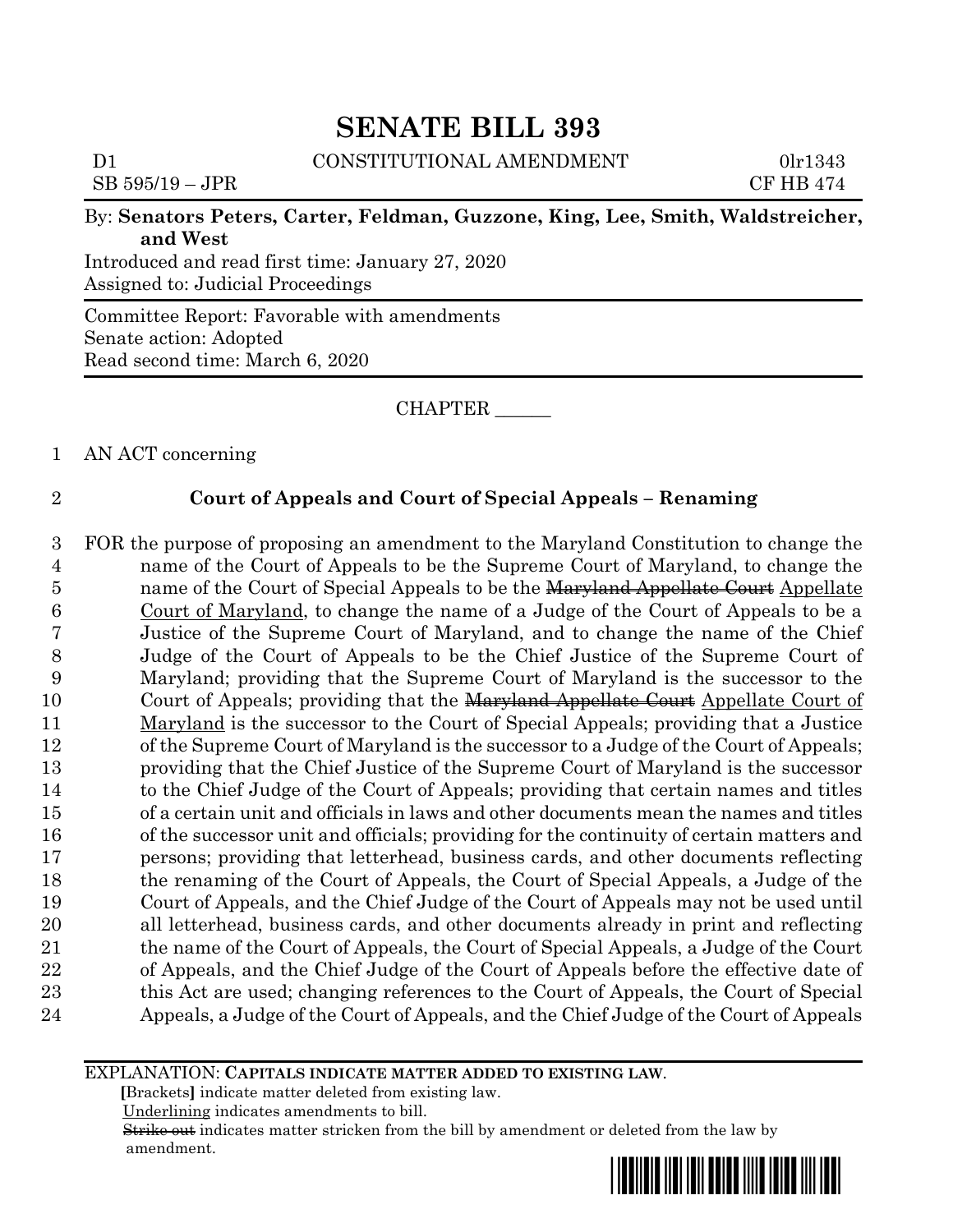| $\mathbf{1}$     | in the Annotated Code of Maryland to the Supreme Court of Maryland, the <del>Maryland</del> |
|------------------|---------------------------------------------------------------------------------------------|
| $\overline{2}$   | Appellate Court Appellate Court of Maryland, a Justice of the Supreme Court of              |
| $\boldsymbol{3}$ | Maryland, and the Chief Justice of the Supreme Court of Maryland, respectively, on          |
| 4                | the passage and ratification of a certain constitutional amendment; making stylistic        |
| $\overline{5}$   | changes; requiring the publisher of the Annotated Code of Maryland, in consultation         |
| 6                | with and subject to the approval of the Department of Legislative Services, to correct      |
| 7                | any cross–references or terminology rendered incorrect by this Act and to describe          |
| $8\,$            | any corrections made in an editor's note following the section affected; and                |
| 9                | submitting this amendment to the qualified voters of the State for their adoption or        |
| 10               | rejection.                                                                                  |
| 11               | BY proposing an amendment to the Maryland Constitution                                      |
| 12               | Article II - Executive Department                                                           |
| 13               | Section 6                                                                                   |
| 14               | BY proposing an amendment to the Maryland Constitution                                      |
| 15               | Article III – Legislative Department                                                        |
| 16               | Section $5, 30,$ and $52$                                                                   |
|                  |                                                                                             |
| 17               | BY proposing an amendment to the Maryland Constitution                                      |
| 18               | Article IV – Judiciary Department                                                           |
| 19               | Section 1, 3, 3A, 4B, 5A, 10, 14, 15, 16, 17, 18, 22, and 41E                               |
| 20               | BY proposing an amendment to the Maryland Constitution                                      |
| 21               | Article V – Attorney–General and State's Attorneys                                          |
| 22               | Section 6                                                                                   |
|                  |                                                                                             |
| 23               | BY proposing an amendment to the Maryland Constitution                                      |
| 24               | Article XVII - Quadrennial Elections                                                        |
| $25\,$           | Section 3                                                                                   |
| 26               | SECTION 1. BE IT ENACTED BY THE GENERAL ASSEMBLY OF MARYLAND,                               |
| 27               | (Three–fifths of all the members elected to each of the two Houses concurring), That it be  |
| 28               | proposed that the Maryland Constitution read as follows:                                    |
| 29               | <b>Article II - Executive Department</b>                                                    |
|                  |                                                                                             |
| 30               | 6.                                                                                          |
| 31               | If the Governor-elect is disqualified, resigns, or dies, the Lieutenant<br>(a)              |
| 32               | Governor-elect shall become Governor for the full term. If the Governor-elect fails to      |
| 33               | assume office for any other reason, the newly elected Lieutenant Governor shall become      |
| 34               | Lieutenant Governor and shall serve as acting Governor until the Governor-elect assumes     |
| 35               | office or until the office becomes vacant.                                                  |
|                  |                                                                                             |

 (b) The Lieutenant Governor shall serve as acting Governor when notified in writing by the Governor that the Governor will be temporarily unable to perform the duties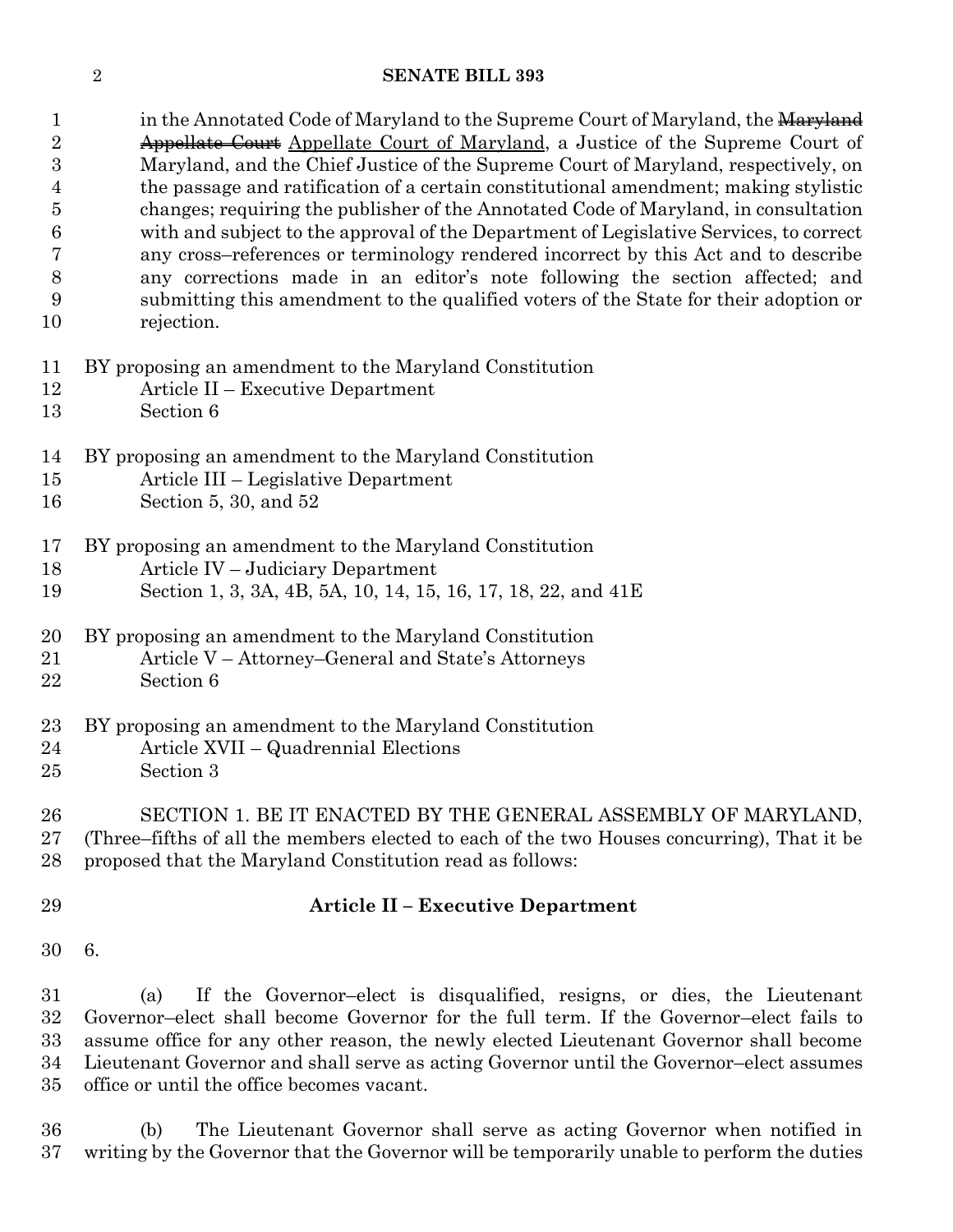of **[**his**] THE GOVERNOR'S** office. The Lieutenant Governor also shall serve as acting Governor when the Governor is disabled but is unable to communicate to the Lieutenant Governor the fact of **[**his**] THE GOVERNOR'S** inability to perform the duties of **[**his**] THE GOVERNOR'S** office. In either event the Lieutenant Governor shall serve as acting Governor until notified in writing by the Governor that **[**he**] THE GOVERNOR** is able to resume the duties of **[**his**] THE GOVERNOR'S** office or until the office becomes vacant.

 (c) The General Assembly, by the affirmative vote of three–fifths of all its members in joint session, may adopt a resolution declaring that the Governor or Lieutenant Governor is unable by reason of physical or mental disability to perform the duties of **[**his**] THEIR** office. When action is undertaken pursuant to this subsection of the Constitution, the officer who concludes that the other officer is unable, by reason of disability to perform the duties of **[**his**] THE** office shall have the power to call the General Assembly into Joint Session. The resolution, if adopted, shall be delivered to the **[**Court of Appeals**] SUPREME COURT OF MARYLAND**, which then shall have exclusive jurisdiction to determine whether that officer is unable by reason of the disability to perform the duties of **[**his**] THE** office. If the **[**Court of Appeals**] SUPREME COURT OF MARYLAND** determines that such officer is unable to discharge the duties of **[**his**] THE** office by reason of a permanent disability, the office shall be vacant. If the **[**Court of Appeals**] SUPREME COURT OF MARYLAND** determines that such officer is unable to discharge the duties of **[**his**] THE** office by reason of a temporary disability, it shall declare the office to be vacant during the time of the disability and the Court shall have continuing jurisdiction to determine when the disability has terminated. If the General Assembly and the **[**Court of Appeals**] SUPREME COURT OF MARYLAND**, acting in the same manner as described above, determine that the Governor–elect or Lieutenant Governor–elect is unable by reason of physical or mental disability to perform the duties of the **ELECTED** office **[**to which he has been elected**]**, **[**he**] THE ELECTED OFFICER** shall be disqualified to assume office.

 (d) When a vacancy occurs in the office of Governor, the Lieutenant Governor shall succeed to that office for the remainder of the term. When a vacancy occurs in the office of Lieutenant Governor, the Governor shall nominate a person who shall succeed to that office upon confirmation by the affirmative vote of a majority of all members of the General Assembly in joint session.

 (e) If vacancies in the offices of Governor and Lieutenant Governor exist at the same time, the General Assembly shall convene forthwith, and the office of Governor shall be filled for the remainder of the term by the affirmative vote of a majority of all members of the General Assembly in joint session. The person so chosen as Governor by the General Assembly shall then nominate a person to succeed to the office of Lieutenant Governor, upon confirmation by the affirmative vote of a majority of all members of the General Assembly in the same joint session. The President of the Senate shall serve as acting Governor until the newly elected Governor has qualified. If a vacancy exists in the office of Lieutenant Governor, at a time when the Lieutenant Governor is authorized to serve as acting Governor, the President of the Senate shall serve as acting Governor. If there is a vacancy in the office of the President of the Senate at a time when **[**he**] THE PRESIDENT**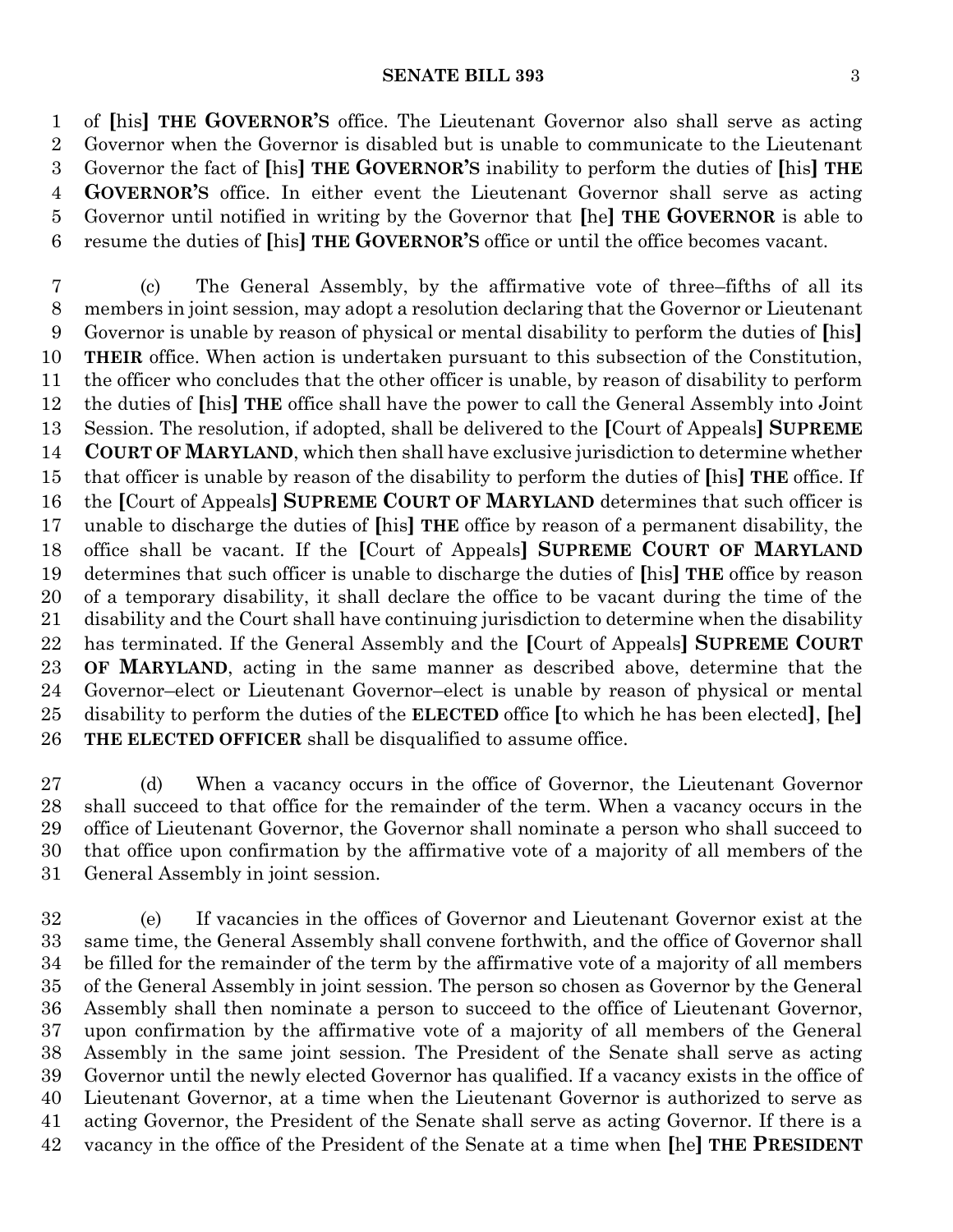is authorized to serve as acting Governor, the Senate shall forthwith convene and fill the vacancy.

 (f) When the Lieutenant Governor or a person elected by the General Assembly succeeds to the office of Governor, **[**he**] THE PERSON WHO SUCCEEDS TO THE OFFICE** shall have the title, powers, duties, and emoluments of that office; but when the Lieutenant Governor or the President of the Senate serves as acting Governor, **[**he**] THE LIEUTENANT GOVERNOR** shall have only the powers and duties of that office. When the President of the Senate serves as acting Governor, **[**he**] THE PRESIDENT** shall continue to be President of the Senate, but **[**his**] THE PRESIDENT'S** duties as president shall be performed by such other person as the Senate shall select.

 (g) The **[**Court of Appeals**] SUPREME COURT OF MARYLAND** shall have original and exclusive jurisdiction to adjudicate disputes or questions arising from the failure of the Governor–elect to take office, or the service of the Lieutenant Governor or President of the Senate as acting Governor, or the creation of a vacancy in the office of Governor or Lieutenant Governor by reason of disability, or the succession to the office of Governor or Lieutenant Governor, or the exercise of the powers and duties of a successor to the office of Governor.

## **Article III – Legislative Department**

5.

 Following each decennial census of the United States and after public hearings, the Governor shall prepare a plan setting forth the boundaries of the legislative districts for electing of the members of the Senate and the House of Delegates.

 The Governor shall present the plan to the President of the Senate and Speaker of the House of Delegates who shall introduce the Governor's plan as a joint resolution to the General Assembly, not later than the first day of its regular session in the second year following every census, and the Governor may call a special session for the presentation of **[**his**] THE** plan prior to the regular session. The plan shall conform to Sections 2, 3 and 4 of this Article. Following each decennial census the General Assembly may by joint resolution adopt a plan setting forth the boundaries of the legislative districts for the election of members of the Senate and the House of Delegates, which plan shall conform to Sections 2, 3 and 4 of this Article. If a plan has been adopted by the General Assembly by the 45th day after the opening of the regular session of the General Assembly in the second year following every census, the plan adopted by the General Assembly shall become law. If no plan has been adopted by the General Assembly for these purposes by the 45th day after the opening of the regular session of the General Assembly in the second year following every census, the Governor's plan presented to the General Assembly shall become law.

 Upon petition of any registered voter, the **[**Court of Appeals**] SUPREME COURT OF MARYLAND** shall have original jurisdiction to review the legislative districting of the State and may grant appropriate relief, if it finds that the districting of the State is not consistent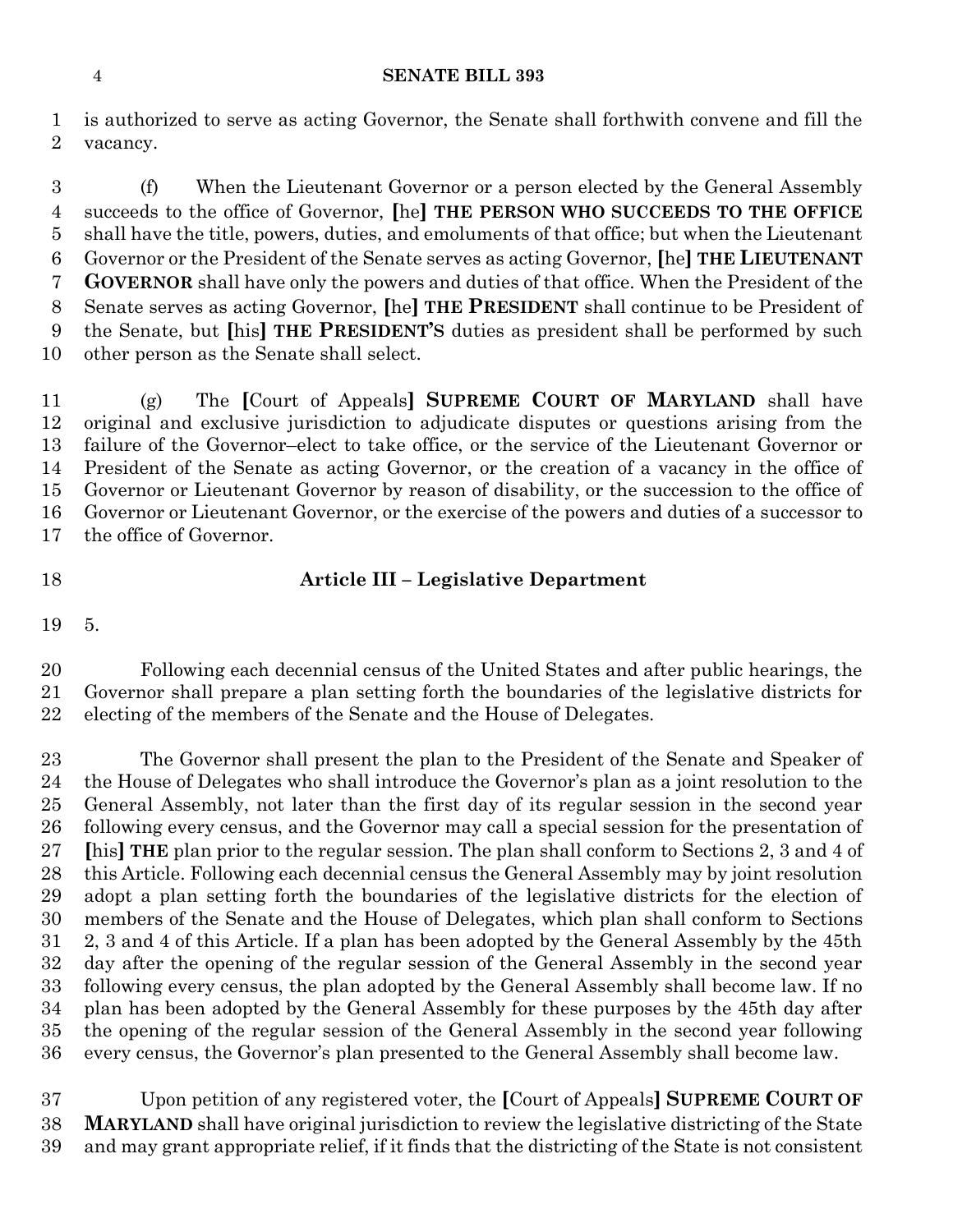with requirements of either the Constitution of the United States of America, or the

Constitution of Maryland.

30.

 Every bill, when passed by the General Assembly, and sealed with the Great Seal, shall be presented by the presiding officer of the House in which it originated to the Governor for **[**his**] THE GOVERNOR'S** approval. All bills passed during a regular or special session shall be presented to the Governor for **[**his**] THE GOVERNOR'S** approval no later than 20 days after adjournment. Within 30 days after presentment, if the Governor approves the bill, **[**he**] THE GOVERNOR** shall sign the same in the presence of the presiding officers and Chief Clerks of the Senate and House of Delegates. Every Law shall be recorded in the office of the **[**Court of Appeals**] SUPREME COURT OF MARYLAND**, and in due time, be printed, published and certified under the Great Seal, to the several Courts, in the same manner as has been heretofore usual in this State.

52.

 (1) The General Assembly shall not appropriate any money out of the Treasury except in accordance with the provisions of this section.

 (2) Every appropriation bill shall be either a Budget Bill, or a Supplementary Appropriation Bill, as hereinafter provided.

 (3) On the third Wednesday in January in each year, (except in the case of a newly elected Governor, and then not later than ten days after the convening of the General Assembly), unless such time shall be extended by the General Assembly, the Governor shall submit to the General Assembly a Budget for the next ensuing fiscal year. Each Budget shall contain a complete plan of proposed expenditures and estimated revenues for said fiscal year and shall show the estimated surplus or deficit of revenues at the end of the preceding fiscal year. Accompanying each Budget shall be a statement showing: (a) the revenues and expenditures for the preceding fiscal year; (b) the current assets, liabilities, reserves and surplus or deficit of the State; (c) the debts and funds of the State; (d) an estimate of the State's financial condition as of the beginning and end of the preceding fiscal year; (e) any explanation the Governor may desire to make as to the important features of the Budget and any suggestions as to methods for reduction or increase of the State's revenue.

 (4) Each Budget shall embrace an estimate of all appropriations in such form and detail as the Governor shall determine or as may be prescribed by law, as follows: (a) for the General Assembly as certified to the Governor in the manner hereinafter provided; (b) for the Executive Department; (c) for the Judiciary Department, as provided by law, as certified to the Governor; (d) to pay and discharge the principal and interest of the debt of the State in conformity with Section 34 of Article III of the Constitution, and all laws enacted in pursuance thereof; (e) for the salaries payable by the State and under the Constitution and laws of the State; (f) for the establishment and maintenance throughout the State of a thorough and efficient system of public schools in conformity with Article 8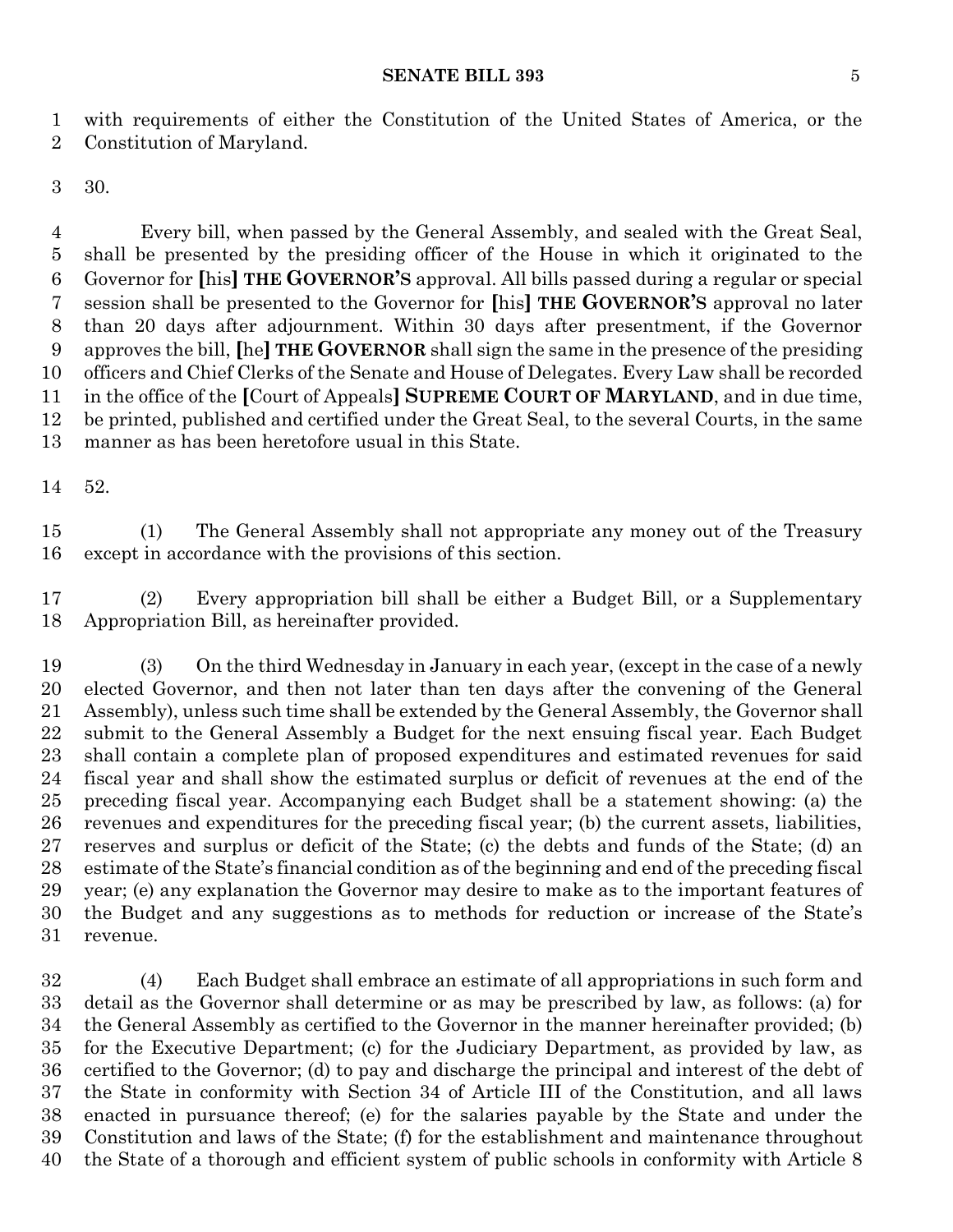of the Constitution and with the laws of the State; and (g) for such other purposes as are set forth in the Constitution or laws of the State.

 (5) The Governor shall deliver to the presiding officer of each House the Budget and a bill for all the proposed appropriations of the Budget classified and in such form and detail as **[**he**] THE GOVERNOR** shall determine or as may be prescribed by law; and the presiding officer of each House shall promptly cause said bill to be introduced therein, and such bill shall be known as the "Budget Bill." The Governor may, with the consent of the General Assembly, before final action thereon by the General Assembly, amend or supplement said Budget to correct an oversight, provide funds contingent on passage of pending legislation or, in case of an emergency, by delivering such an amendment or supplement to the presiding officers of both Houses; and such amendment or supplement shall thereby become a part of said Budget Bill as an addition to the items of said bill or as a modification of or a substitute for any item of said bill such amendment or supplement may affect.

 (5a) The Budget and the Budget Bill as submitted by the Governor to the General Assembly shall have a figure for the total of all proposed appropriations and a figure for the total of all estimated revenues available to pay the appropriations, and the figure for total proposed appropriations shall not exceed the figure for total estimated revenues. Neither the Governor in submitting an amendment or supplement to the Budget Bill nor the General Assembly in amending the Budget Bill shall thereby cause the figure for total proposed appropriations to exceed the figure for total estimated revenues, including any revisions, and in the Budget Bill as enacted the figure for total estimated revenues always shall be equal to or exceed the figure for total appropriations.

 (6) The General Assembly shall not amend the Budget Bill so as to affect either the obligations of the State under Section 34 of Article III of the Constitution, or the provisions made by the laws of the State for the establishment and maintenance of a system of public schools or the payment of any salaries required to be paid by the State of Maryland by the Constitution thereof; and the General Assembly may amend the bill by increasing or diminishing the items therein relating to the General Assembly, and by increasing or diminishing the items therein relating to the judiciary, but except as hereinbefore specified, may not alter the said bill except to strike out or reduce items therein, provided, however, that the salary or compensation of any public officer shall not be decreased during **[**his**] THE PUBLIC OFFICER'S** term of office; and such bill, when and as passed by both Houses, shall be a law immediately without further action by the Governor.

 (7) The Governor and such representatives of the executive departments, boards, officers and commissions of the State expending or applying for State's moneys, as have been designated by the Governor for this purpose, shall have the right, and when requested by either House of the General Assembly, it shall be their duty to appear and be heard with respect to any Budget Bill during the consideration thereof, and to answer inquiries relative thereto.

 (8) Supplementary Appropriation Bill. Either House may consider other appropriations but both Houses shall not finally act upon such appropriations until after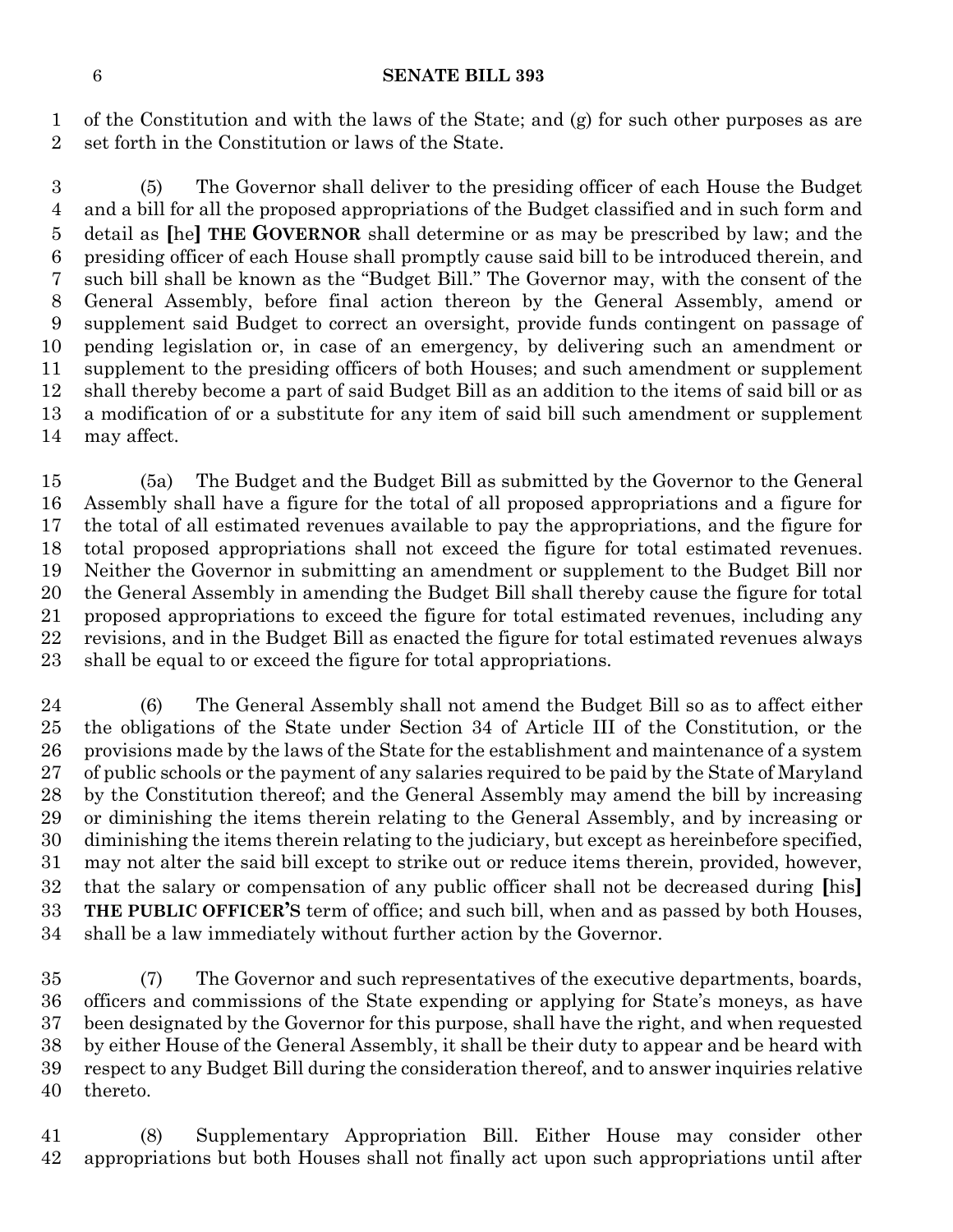the Budget Bill has been finally acted upon by both Houses, and no such other appropriation shall be valid except in accordance with the provisions following: (a) Every such appropriation shall be embodied in a separate bill limited to some single work, object or purpose therein stated and called herein a Supplementary Appropriation Bill; (b) Each Supplementary Appropriation Bill shall provide the revenue necessary to pay the appropriation thereby made by a tax, direct or indirect, to be levied and collected as shall be directed in said bill; (c) No Supplementary Appropriation Bill shall become a law unless it be passed in each House by a vote of a majority of the whole number of the members elected, and the yeas and nays recorded on its final passage; (d) Each Supplementary Appropriation Bill shall be presented to the Governor of the State as provided in Section 17 of Article 2 of the Constitution and thereafter all the provisions of said section shall apply.

 (9) Nothing in this section shall be construed as preventing the General Assembly from passing at any time, in accordance with the provisions of Section 28 of Article 3 of the Constitution and subject to the Governor's power of approval as provided in Section 17 of Article 2 of the Constitution, an appropriation bill to provide for the payment of any obligation of the State within the protection of Section 10 of Article 1 of the Constitution of the United States.

 (10) If the Budget Bill shall not have been finally acted upon by the Legislature seven days before the expiration of the regular session, the Governor shall issue a proclamation extending the session for some further period as may, in **[**his**] THE GOVERNOR'S** judgment, be necessary for the passage of such bill; but no matter other than such bill shall be considered during such extended session except a provision for the cost thereof.

 (11) For the purpose of making up the Budget, the Governor shall require from the proper State officials (including all executive departments, all executive and administrative offices, bureaus, boards, commissions and agencies that expend or supervise the expenditure of, and all institutions applying, for State moneys and appropriations) such itemized estimates and other information, in such form and at such times as directed by the Governor. An estimate for a program required to be funded by a law which will be in effect during the fiscal year covered by the Budget and which was enacted before July 1 of the fiscal year prior to that date shall provide a level of funding not less than that prescribed in the law. The estimates for the Legislative Department, certified by the presiding officer of each House, of the Judiciary, as provided by law, certified by the **[**Chief Judge**] CHIEF JUSTICE** of the **[**Court of Appeals**] SUPREME COURT OF MARYLAND**, and for the public schools, as provided by law, shall be transmitted to the Governor, in such form and at such times as directed by the Governor, and shall be included in the Budget without revision.

 (12) The Governor may provide for public hearings on all estimates and may require the attendance at such hearings of representatives of all agencies, and for all institutions applying for State moneys. After such public hearings **[**he**] THE GOVERNOR** may, in **[**his**] THE GOVERNOR'S** discretion, revise all estimates except those for the legislative and judiciary departments, and for the public schools, as provided by law, and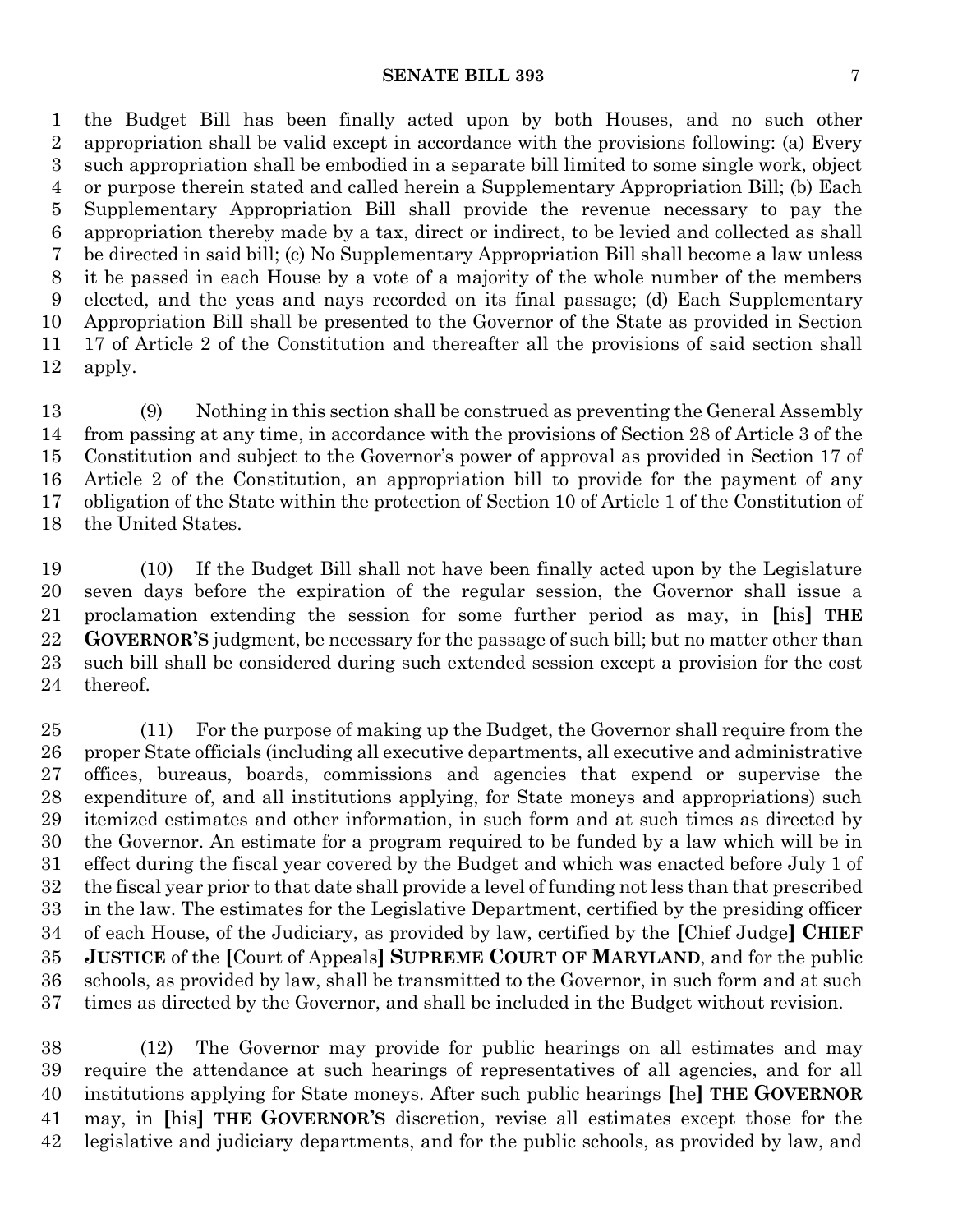except that **[**he**] THE GOVERNOR** may not reduce an estimate for a program below a level of funding prescribed by a law which will be in effect during the fiscal year covered by the Budget, and which was enacted before July 1 of the fiscal year prior thereto.

 (13) The General Assembly may, from time to time, enact such laws not inconsistent with this section, as may be necessary and proper to carry out its provisions.

 (14) In the event of any inconsistency between any of the provisions of this Section and any of the other provisions of the Constitution, the provisions of this Section shall prevail. But nothing herein shall in any manner affect the provisions of Section 34 of Article 3 of the Constitution or of any laws heretofore or hereafter passed in pursuance thereof, or be construed as preventing the Governor from calling extraordinary sessions of the General Assembly, as provided by Section 16 of Article 2, or as preventing the General Assembly at such extraordinary [extraordinary] sessions from considering any emergency appropriation or appropriations.

 (15) If any item of any appropriation bill passed under the provisions of this Section shall be held invalid upon any ground, such invalidity shall not affect the legality of the bill or of any other item of such bill or bills.

## **Article IV – Judiciary Department**

1.

 The Judicial power of this State is vested in a **[**Court of Appeals**] SUPREME COURT OF MARYLAND**, such intermediate courts of appeal as the General Assembly may create by law, Circuit Courts, Orphans' Courts, and a District Court. These Courts shall be Courts of Record, and each shall have a seal to be used in the authentication of all process issuing from it.

#### 3.

 Except for the Judges of the District Court, the Judges of the several Courts other than the **[**Court of Appeals**] SUPREME COURT OF MARYLAND** or any intermediate courts of appeal shall, subject to the provisions of Section 5 of this Article of the Constitution, be elected in Baltimore City and in each county, by the qualified voters of the city and of each county, respectively, all of the said Judges to be elected at the general election to be held on the Tuesday after the first Monday in November, as now provided for in the Constitution. Each of the said Judges shall hold **[**his**] THE** office for the term of fifteen years from the time of **[**his**] THE** election, and until **[**his**] THE JUDGE'S** successor is elected and qualified, or until **[**he**] THE JUDGE** shall have attained the age of seventy years, whichever may first happen, and be reeligible thereto until **[**he**] THE JUDGE** shall have attained the age of seventy years, and not after. In case of the inability of any of said Judges to discharge **[**his**] THE JUDGE'S** duties with efficiency, by reason of continued sickness, or of physical or mental infirmity, it shall be in the power of the General Assembly, two–thirds of the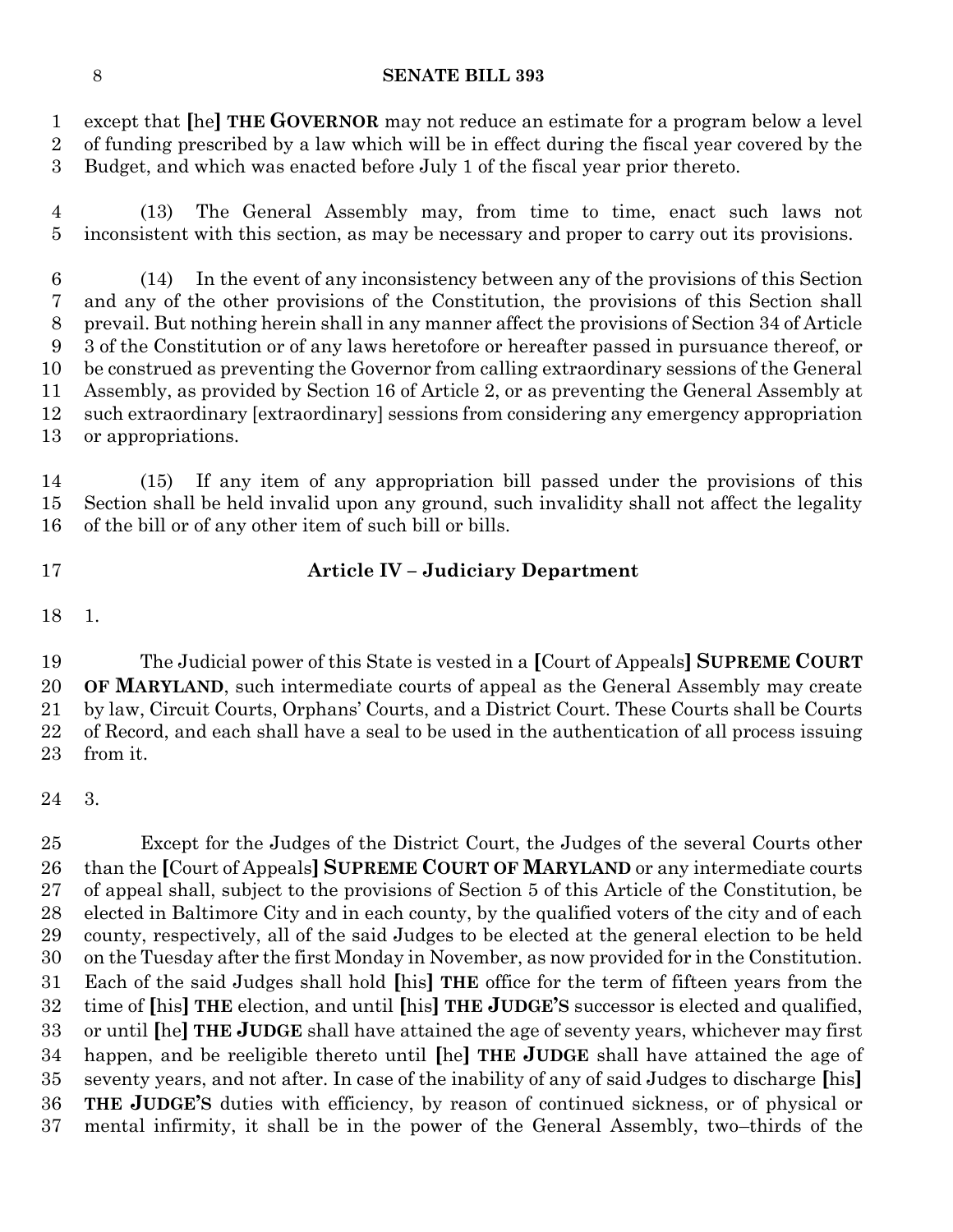members of each House concurring, with the approval of the Governor to retire said Judge from office.

3A.

 (a) (1) Except as provided in paragraph (2) of this subsection, any former judge, except a former judge of the Orphans' Court, may be assigned by the **[**Chief Judge**] CHIEF JUSTICE** of the **[**Court of Appeals**] SUPREME COURT OF MARYLAND**, upon approval of a majority of the court, to sit temporarily in any court of this State, except an Orphans' Court, as provided by law.

 (2) (i) A retired judge of the Circuit Court for Montgomery County that sits as the Orphans' Court for Montgomery County may be assigned by the **[**Chief Judge**] CHIEF JUSTICE** of the **[**Court of Appeals**] SUPREME COURT OF MARYLAND**, upon approval of a majority of the **[**Court of Appeals**] SUPREME COURT OF MARYLAND**, to do an act that a judge of the Orphans' Court for Montgomery County is authorized to perform.

 (ii) A retired judge of the Circuit Court for Harford County that sits as the Orphans' Court for Harford County may be assigned by the **[**Chief Judge**] CHIEF JUSTICE** of the **[**Court of Appeals**] SUPREME COURT OF MARYLAND**, upon approval of a majority of the **[**Court of Appeals**] SUPREME COURT OF MARYLAND**, to do an act that a judge of the Orphans' Court for Harford County is authorized to perform.

 (b) The provisions of this section apply, notwithstanding provisions appearing elsewhere in this Article pertaining to retirement of judges upon attaining age 70.

4B.

(a) (1) The Commission on Judicial Disabilities has the power to:

 (i) Investigate complaints against any **JUSTICE OR** judge of the **[**Court of Appeals**] SUPREME COURT OF MARYLAND**, any intermediate courts of appeal, the circuit courts, the District Court of Maryland, or the orphans' court; and

 (ii) Conduct hearings concerning such complaints, administer oaths and affirmations, issue process to compel the attendance of witnesses and the production of evidence, and require persons to testify and produce evidence by granting them immunity from prosecution or from penalty or forfeiture.

 (2) The Commission has the power to issue a reprimand and the power to recommend to the **[**Court of Appeals**] SUPREME COURT OF MARYLAND** the removal, censure, or other appropriate disciplining of a **JUSTICE OR** judge or, in an appropriate case, retirement.

 (3) All proceedings, testimony, and evidence before the Commission shall be confidential and privileged, except as provided by rule of the **[**Court of Appeals**]**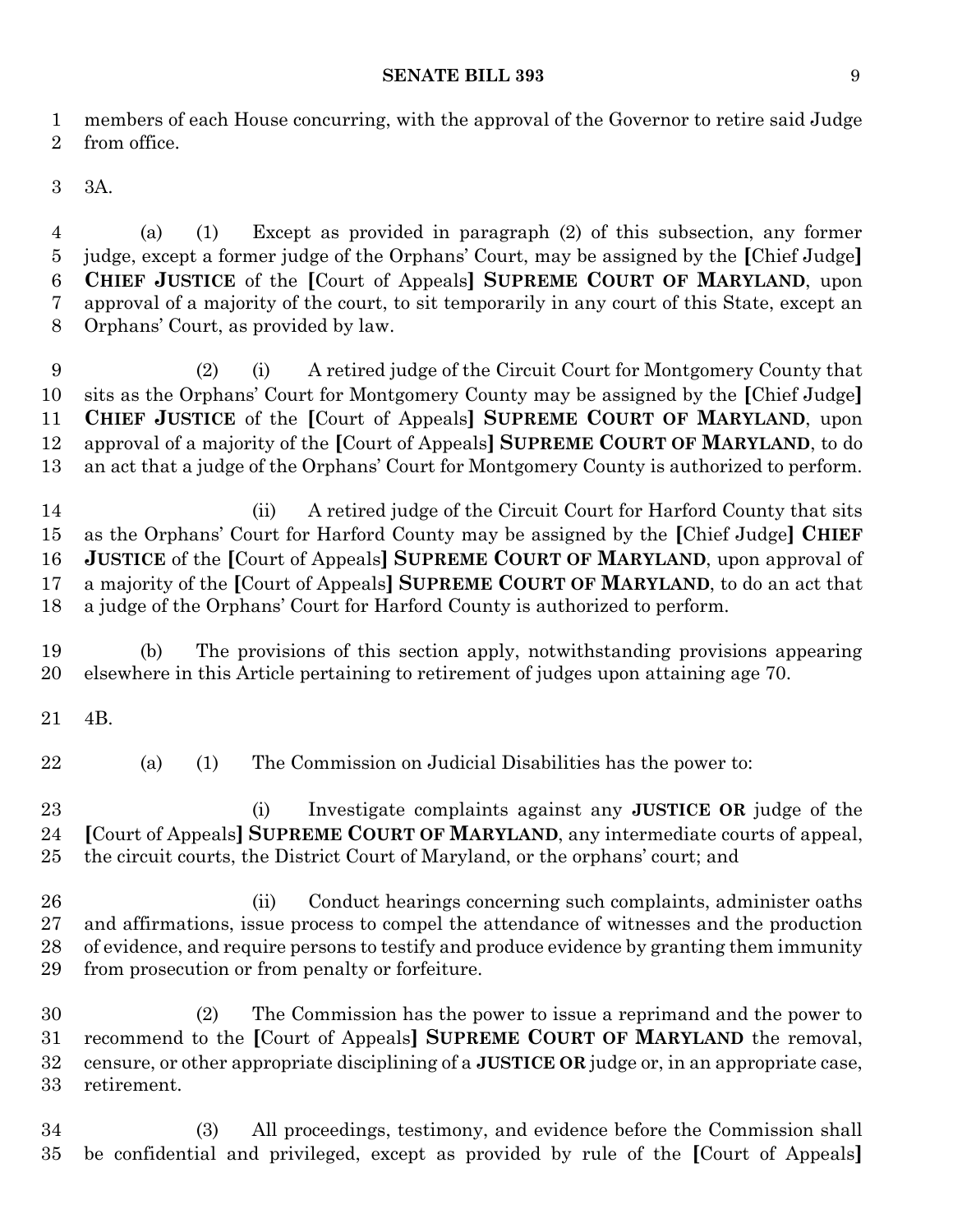**SUPREME COURT OF MARYLAND**; the record and any proceeding filed with the **[**Court of Appeals**] SUPREME COURT OF MARYLAND** shall lose its confidential character, except as ordered by the **[**Court of Appeals**] SUPREME COURT OF MARYLAND**.

 (4) No **JUSTICE OR** judge shall participate as a member of the Commission in any proceedings involving that **JUSTICE'S OR** judge's own conduct, and the Governor shall appoint another **JUSTICE OR** judge as a substitute member of the Commission for those proceedings.

 (5) The **[**Court of Appeals**] SUPREME COURT OF MARYLAND** shall prescribe by rule the means to implement and enforce the powers of the Commission and the practice and procedure before the Commission.

 (b) (1) Upon any recommendation of the Commission, the **[**Court of Appeals**] SUPREME COURT OF MARYLAND**, after a hearing and upon a finding of misconduct while in office, or of persistent failure to perform the duties of the office, or of conduct prejudicial to the proper administration of justice, may remove the **JUSTICE OR** judge from office or may censure or otherwise discipline the **JUSTICE OR** judge, or the **[**Court of Appeals**] SUPREME COURT OF MARYLAND**, after hearing and upon a finding of disability which is or is likely to become permanent and which seriously interferes with the performance of the **JUSTICE'S OR** judge's duties, may retire the **JUSTICE OR** judge from office.

- (2) A **JUSTICE OR** judge removed under this section, and the **JUSTICE'S OR** judge's surviving spouse, shall have the rights and privileges accruing from the **JUSTICE'S OR** judge's judicial service only to the extent prescribed by the order of removal.
- (3) A **JUSTICE OR** judge retired under this section shall have the rights and privileges prescribed by law for other retired **JUSTICES OR** judges.

 (4) No **[**judge**] JUSTICE** of the **[**Court of Appeals**] SUPREME COURT OF MARYLAND** shall sit in judgment in any hearing involving that **[**judge's**] JUSTICE'S** own conduct.

 (c) This section is alternative to, and cumulative with, the methods of retirement and removal provided in Sections 3 and 4 of this Article, and in Section 26 of Article III of this Constitution.

5A.

 (a) A vacancy in the office of a **JUSTICE OR** judge of an appellate court, whether occasioned by the death, resignation, removal, retirement, disqualification by reason of age, or rejection by the voters of an incumbent, the creation of the office of a **JUSTICE OR** judge, or otherwise, shall be filled as provided in this section.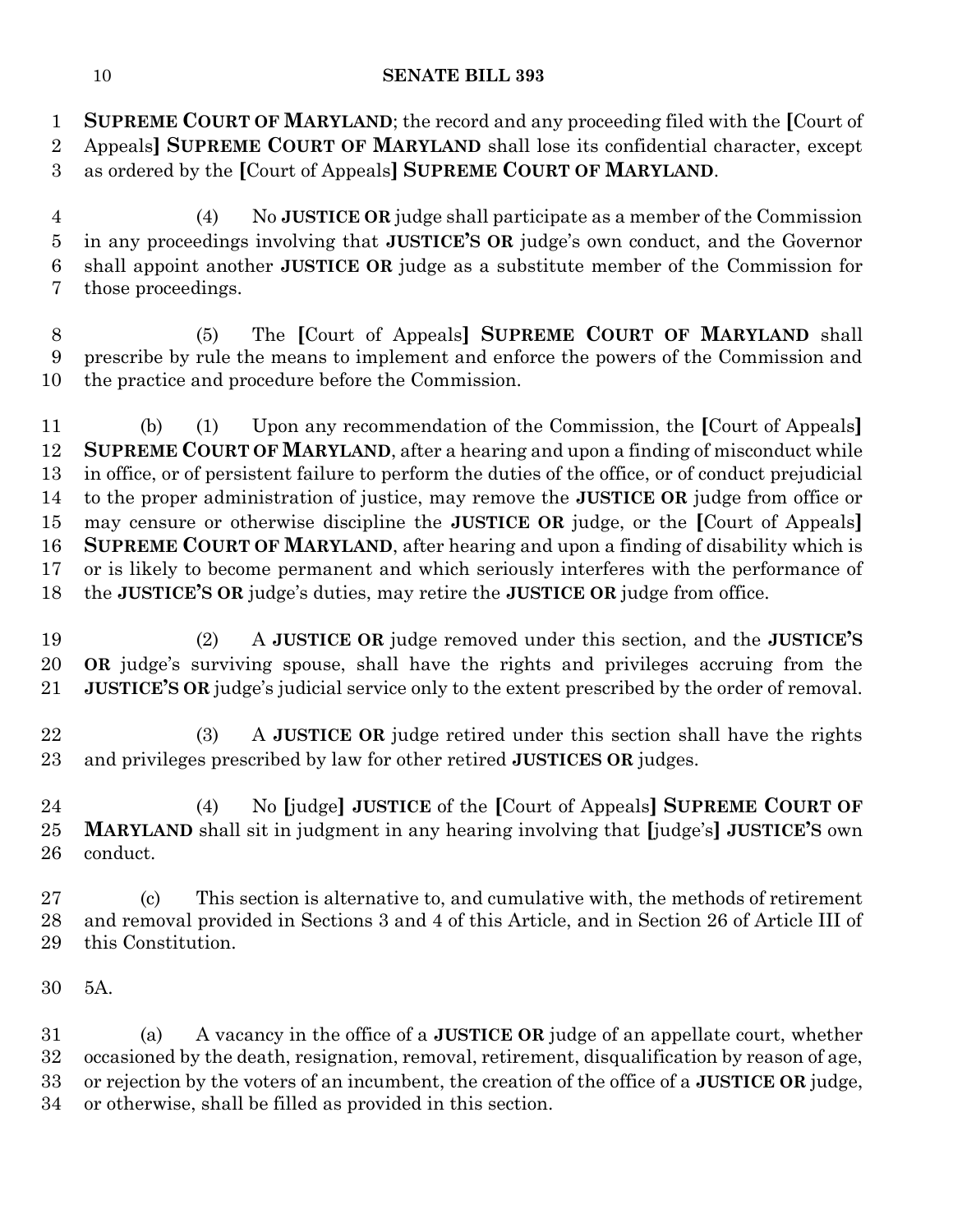(b) Upon the occurrence of a vacancy the Governor shall appoint, by and with the advice and consent of the Senate, a person duly qualified to fill said office who shall hold the same until the election for continuance in office as provided in subsections (c) and (d).

 (c) The continuance in office of a **[**judge**] JUSTICE** of the **[**Court of Appeals**] SUPREME COURT OF MARYLAND** is subject to approval or rejection by the registered voters of the appellate judicial circuit from which **[**he**] THE JUSTICE** was appointed at the next general election following the expiration of one year from the date of the occurrence of the vacancy which **[**he**] THE JUSTICE** was appointed to fill, and at the general election next occurring every ten years thereafter.

 (d) The continuance in office of a judge of the **[**Court of Special Appeals**] MARYLAND APPELLATE COURT APPELLATE COURT OF MARYLAND** is subject to approval or rejection by the registered voters of the geographical area prescribed by law at the next general election following the expiration of one year from the date of the occurrence of the vacancy which **[**he**] THE JUDGE** was appointed to fill, and at the general election next occurring every ten years thereafter.

 (e) The approval or rejection by the registered voters of a **JUSTICE OR** judge as provided for in subsections (c) and (d) shall be a vote for the judge's retention in office for a term of ten years or **[**his**] THE JUSTICE OR JUDGE'S** removal. The **JUSTICE'S OR** judge's name shall be on the appropriate ballot, without opposition, and the voters shall vote yes or no for **[**his**] THE JUSTICE OR JUDGE'S** retention in office. If the voters reject the retention in office of a **JUSTICE OR** judge, or if the vote is tied, the office becomes vacant ten days after certification of the election returns.

 (f) An appellate court **JUSTICE OR** judge shall retire when **[**he**] THE JUSTICE OR JUDGE** attains **[**his**] THE JUSTICE OR JUDGE'S** seventieth birthday.

 (g) A member of the General Assembly who is otherwise qualified for appointment to judicial office is not disqualified by reason of **[**his**] THE MEMBER'S** membership in a General Assembly which proposed or enacted any constitutional amendment or statute affecting the method of selection. Continuance in office, or retirement or removal of a **JUSTICE OR** judge, the creation or abolition of a court, an increase or decrease in the number of **JUSTICES OR** judges of any court, or an increase or decrease in the salary, pension or other allowances of any **JUSTICE OR** judge.

10.

 (a) (1) The Clerks of the Courts shall have charge and custody of records and other papers and shall perform all the duties which appertain to their offices, as are regulated by Law.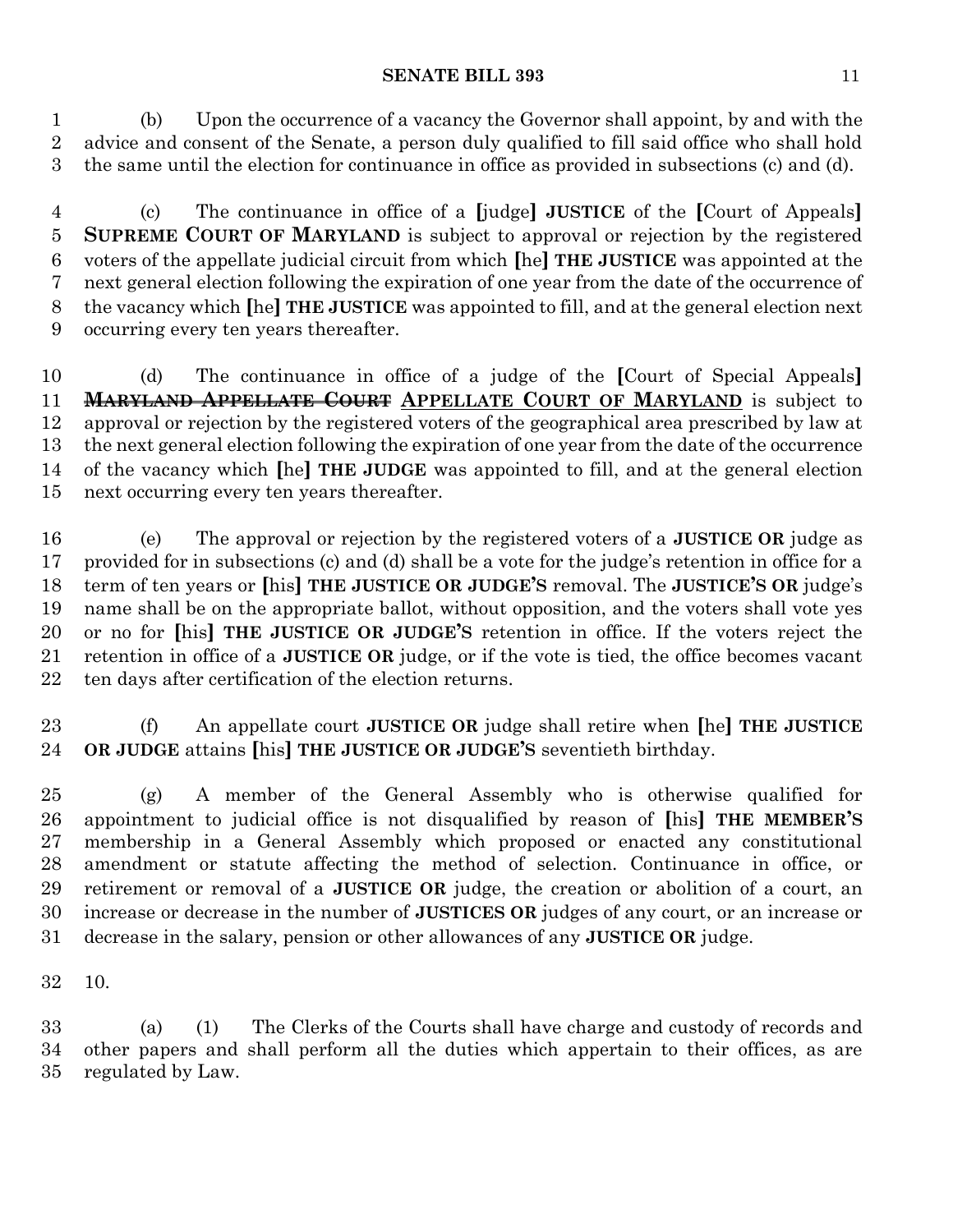(2) The office and business of the Clerks, in all their departments, shall be subject to and governed in accordance with rules adopted by the **[**Court of Appeals**] SUPREME COURT OF MARYLAND** pursuant to Section 18 of this article.

 (b) The offices of the Clerks shall be funded through the State budget. All fees, commissions, or other revenues established by Law for these offices shall be State revenues, unless provided otherwise by the General Assembly.

14.

 The **[**Court of Appeals**] SUPREME COURT OF MARYLAND** shall be composed of seven **[**judges**] JUSTICES**, one from the First Appellate Judicial Circuit consisting of Caroline, Cecil, Dorchester, Kent, Queen Anne's, Somerset, Talbot, Wicomico, and Worcester Counties; one from the Second Appellate Judicial Circuit consisting of Baltimore and Harford Counties; one from the Third Appellate Judicial Circuit, consisting of Allegany, Carroll, Frederick, Garrett, Howard, and Washington Counties; one from the Fourth Appellate Judicial Circuit, consisting of Prince George's County; one from the Fifth Appellate Judicial Circuit, consisting of Anne Arundel, Calvert, Charles, and St. Mary's Counties; one from the Sixth Appellate Judicial Circuit, consisting of Baltimore City; and one from the Seventh Appellate Judicial Circuit, consisting of Montgomery County. The **[**Judges**] JUSTICES** of the **[**Court of Appeals**] SUPREME COURT OF MARYLAND** shall be residents of their respective Appellate Judicial Circuits. The term of each **[**Judge**] JUSTICE** of the **[**Court of Appeals**] SUPREME COURT OF MARYLAND** shall begin on the date of **[**his**] THE JUSTICE'S** qualification. One of the **[**Judges**] JUSTICES** of the **[**Court of Appeals**] SUPREME COURT OF MARYLAND** shall be designated by the Governor as the **[**Chief Judge**] CHIEF JUSTICE**. The jurisdiction of the **[**Court of Appeals**] SUPREME COURT OF MARYLAND** shall be co–extensive with the limits of the State and such as now is or may hereafter be prescribed by law. It shall hold its sessions in the City of Annapolis at such time or times as it shall from time to time by rule prescribe. Its session or sessions shall continue not less than ten months in each year, if the business before it shall so require, and it shall be competent for the **[**judges**] JUSTICES** temporarily to transfer their sittings elsewhere upon sufficient cause. The salary of each **[**Judge**] JUSTICE** of the **[**Court of Appeals**] SUPREME COURT OF MARYLAND** shall be that now or hereafter prescribed by the General Assembly and shall not be diminished during **[**his**] THE JUSTICE'S** continuance in office. Five of the **[**judges**] JUSTICES** shall constitute a quorum, and five **[**judges**] JUSTICES** shall sit in each case unless the **[**Court**] SUPREME COURT OF MARYLAND** shall direct that an additional **[**judge or judges**] JUSTICE OR JUSTICES** sit for any case. The concurrence of a majority of those sitting shall be sufficient for the decision of any cause, and an equal division of those sitting in a case has the effect of affirming the decision appealed from if there is no application for reargument as hereinafter provided. In any case where there is an equal division or a three to two division of the **[**Court**] SUPREME COURT OF MARYLAND** a reargument before the full Court of seven **[**judges**] JUSTICES** shall be granted to the losing party upon application as a matter of right.

15.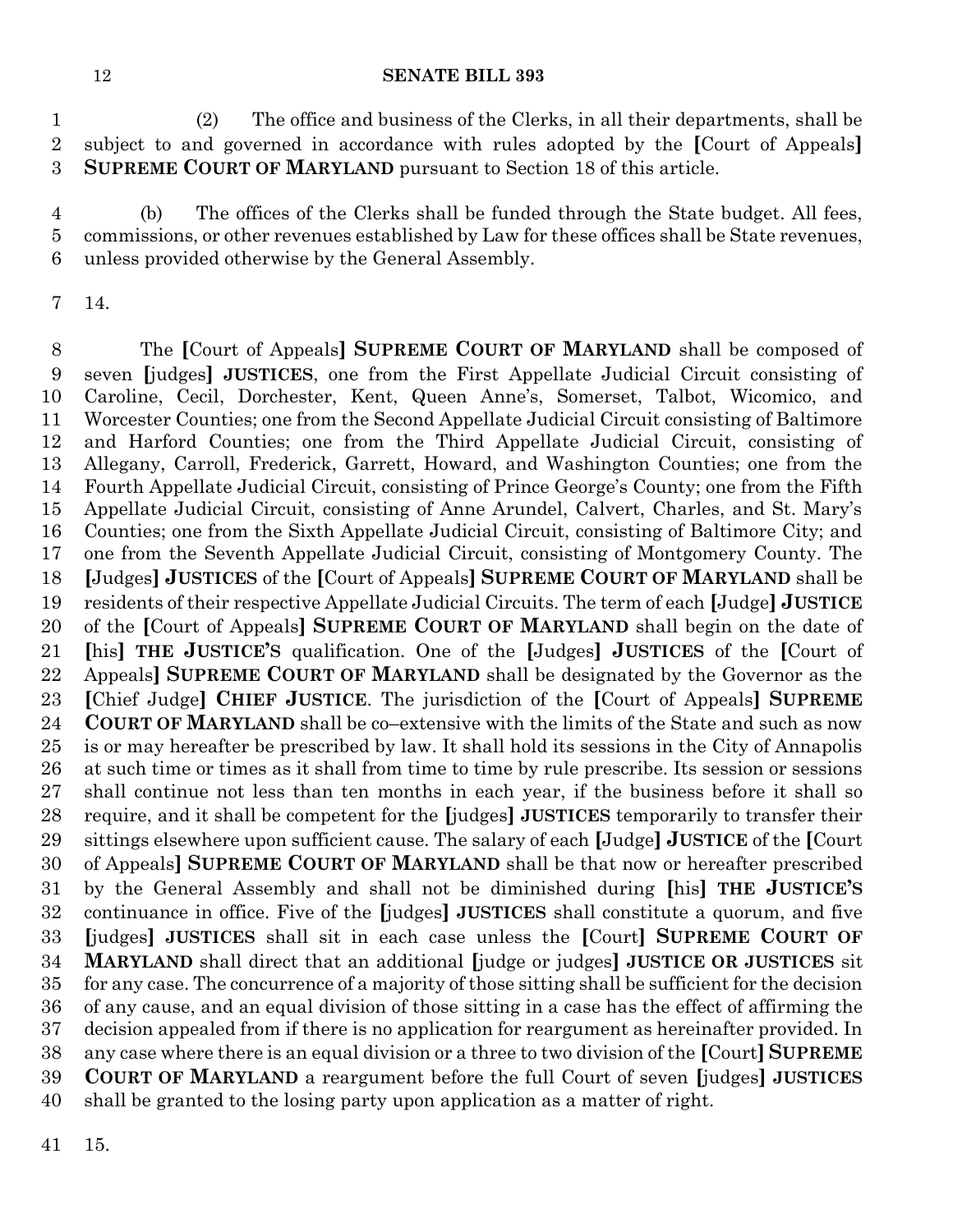Any **[**judge**] JUSTICE** of the **[**Court of Appeals**] SUPREME COURT OF MARYLAND** or of an intermediate court of appeal who heard the cause below either as a trial judge or as a judge of any intermediate court of appeal as the case may be shall not participate in the decision. In every case an opinion, in writing, shall be filed within three months after the argument, or submission of the cause; and the judgment of the **[**Court of Appeals**] SUPREME COURT OF MARYLAND** shall be final and conclusive.

16.

 Provision shall be made by Law for publishing Reports of all causes, argued and determined in the **[**Court of Appeals**] SUPREME COURT OF MARYLAND** and in the intermediate courts of appeal, which the **JUSTICES OR** judges thereof, respectively, shall designate as proper for publication.

17.

 There shall be a Clerk of the **[**Court of Appeals**] SUPREME COURT OF MARYLAND**, who shall be appointed by and shall hold his office at the pleasure of said **[**Court of Appeals**] SUPREME COURT OF MARYLAND**.

18.

 (a) The **[**Court of Appeals**] SUPREME COURT OF MARYLAND** from time to time shall adopt rules and regulations concerning the practice and procedure in and the administration of the appellate courts and in the other courts of this State, which shall have the force of law until rescinded, changed or modified by the **[**Court of Appeals**] SUPREME COURT OF MARYLAND** or otherwise by law. The power of courts other than the **[**Court of Appeals**] SUPREME COURT OF MARYLAND** to make rules of practice and procedure, or administrative rules, shall be subject to the rules and regulations adopted by the **[**Court of Appeals**] SUPREME COURT OF MARYLAND** or otherwise by law.

 (b) (1) The **[**Chief Judge**] CHIEF JUSTICE** of the **[**Court of Appeals**] SUPREME COURT OF MARYLAND** shall be the administrative head of the Judicial system of the State. The **[**Chief Judge**] CHIEF JUSTICE** of the **[**Court of Appeals**] SUPREME COURT OF MARYLAND** shall from time to time require, from each of the judges of the Circuit Courts, of the District Court and of any intermediate courts of appeal, reports as to the judicial work and business of each of the judges and their respective courts.

 (2) Subject to paragraphs (3) and (4) of this subsection, the **[**Chief Judge**] CHIEF JUSTICE** of the **[**Court of Appeals**] SUPREME COURT OF MARYLAND** may, in case of a vacancy, or of the illness, disqualification or other absence of a **JUSTICE OR** judge or for the purpose of relieving an accumulation of business in any court assign any **JUSTICE OR** judge except a judge of the Orphans' Court to sit temporarily in any court except an Orphans' Court.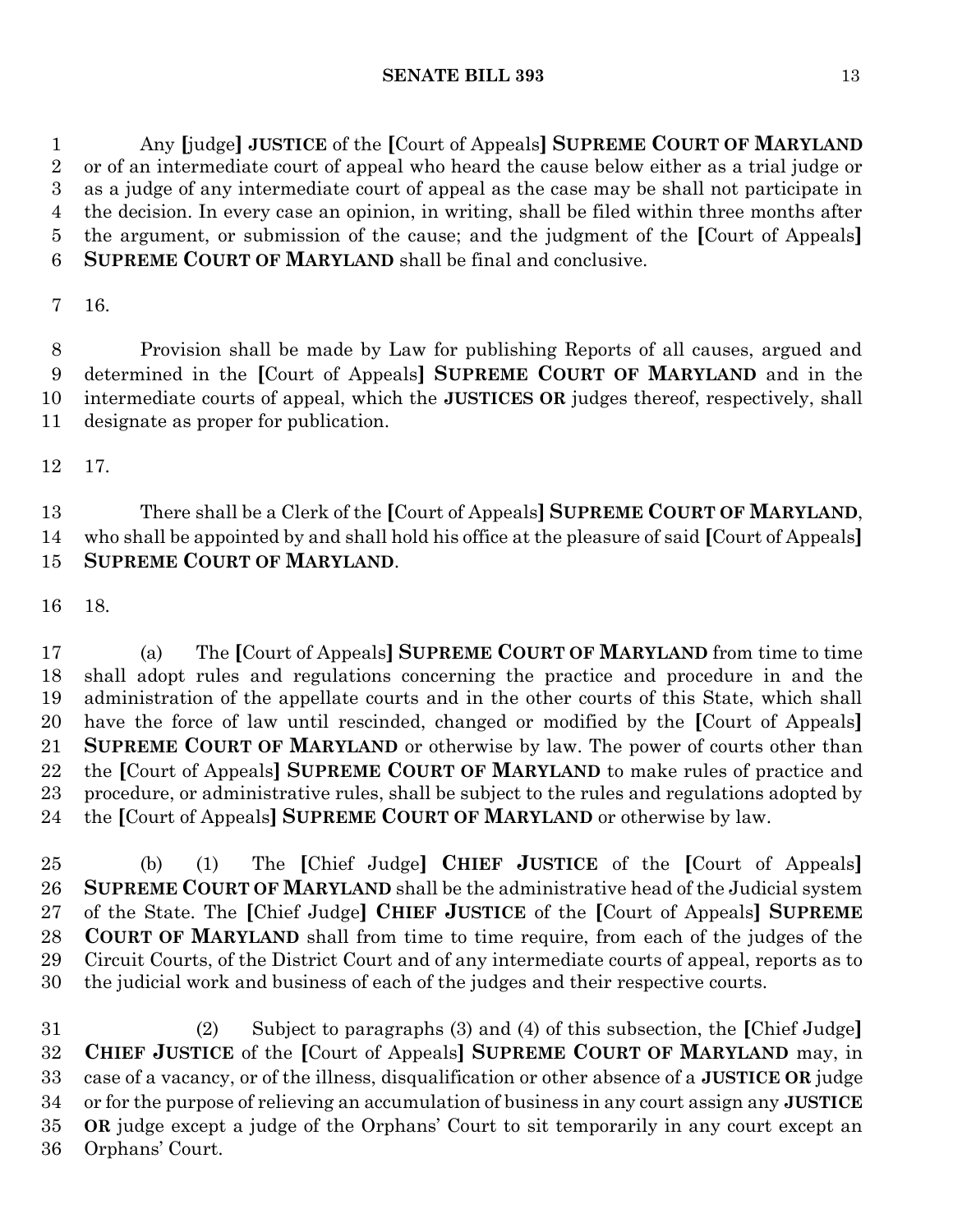(3) A retired judge of the Circuit Court for Montgomery County that sits as the Orphans' Court for Montgomery County may be assigned by the **[**Chief Judge**] CHIEF JUSTICE** of the **[**Court of Appeals**] SUPREME COURT OF MARYLAND**, upon approval of a majority of the **[**Court of Appeals**] SUPREME COURT OF MARYLAND**, to do an act that a judge of the Orphans' Court for Montgomery County is authorized to perform.

 (4) A retired judge of the Circuit Court for Harford County that sits as the Orphans' Court for Harford County may be assigned by the **[**Chief Judge**] CHIEF JUSTICE** of the **[**Court of Appeals**] SUPREME COURT OF MARYLAND**, upon approval of a majority of the **[**Court of Appeals**] SUPREME COURT OF MARYLAND**, to do an act that a judge of the Orphans' Court for Harford County is authorized to perform.

 (5) Any judge assigned by the **[**Chief Judge**] CHIEF JUSTICE** of the **[**Court of Appeals**] SUPREME COURT OF MARYLAND** pursuant to this section has all the power and authority pertaining to a **JUSTICE OR** judge of the court to which the **JUSTICE OR** judge is so assigned; and the **JUSTICE'S OR** judge's power and authority shall continue with respect to all cases (including any motion, or other matters incidental thereto) which may come before the **JUSTICE OR** judge by virtue of such assignment until the **JUSTICE'S OR** judge's action thereon shall be completed. In the absence of the **[**Chief Judge**] CHIEF JUSTICE** of the **[**Court of Appeals**] SUPREME COURT OF MARYLAND**, the provisions of this section shall be applicable to the senior judge present in the **[**Court of Appeals**] SUPREME COURT OF MARYLAND**. The powers of the **[**Chief Judge**] CHIEF JUSTICE** set forth in this section shall be subject to any rule or regulation adopted by the **[**Court of Appeals**] SUPREME COURT OF MARYLAND**.

22.

 Where any trial is conducted by less than three Circuit Judges, upon the decision or determination of any point, or question, by the Court, it shall be competent to the party, against whom the ruling or decision is made, upon motion, to have the point, or question reserved for the consideration of three Judges of the Circuit, who shall constitute a court in banc for such purpose; and the motion for such reservation shall be entered of record, during the sitting at which such decision may be made; and the procedure for appeals to the Circuit Court in banc shall be as provided by the Maryland Rules. The decision of the said Court in banc shall be the effective decision in the premises, and conclusive, as against the party at whose motion said points, or questions were reserved; but such decision in banc shall not preclude the right of Appeal by an adverse party who did not seek in banc review, in those cases, civil or criminal, in which appeal to the **[**Court of Special Appeals**] MARYLAND APPELLATE COURT APPELLATE COURT OF MARYLAND** may be allowed by Law. The right of having questions reserved shall not, however, apply to trials of Appeals from judgments of the District Court, nor to criminal cases below the grade of felony, except when the punishment is confinement in the Penitentiary; and this Section shall be subject to such provisions as may hereafter be made by Law.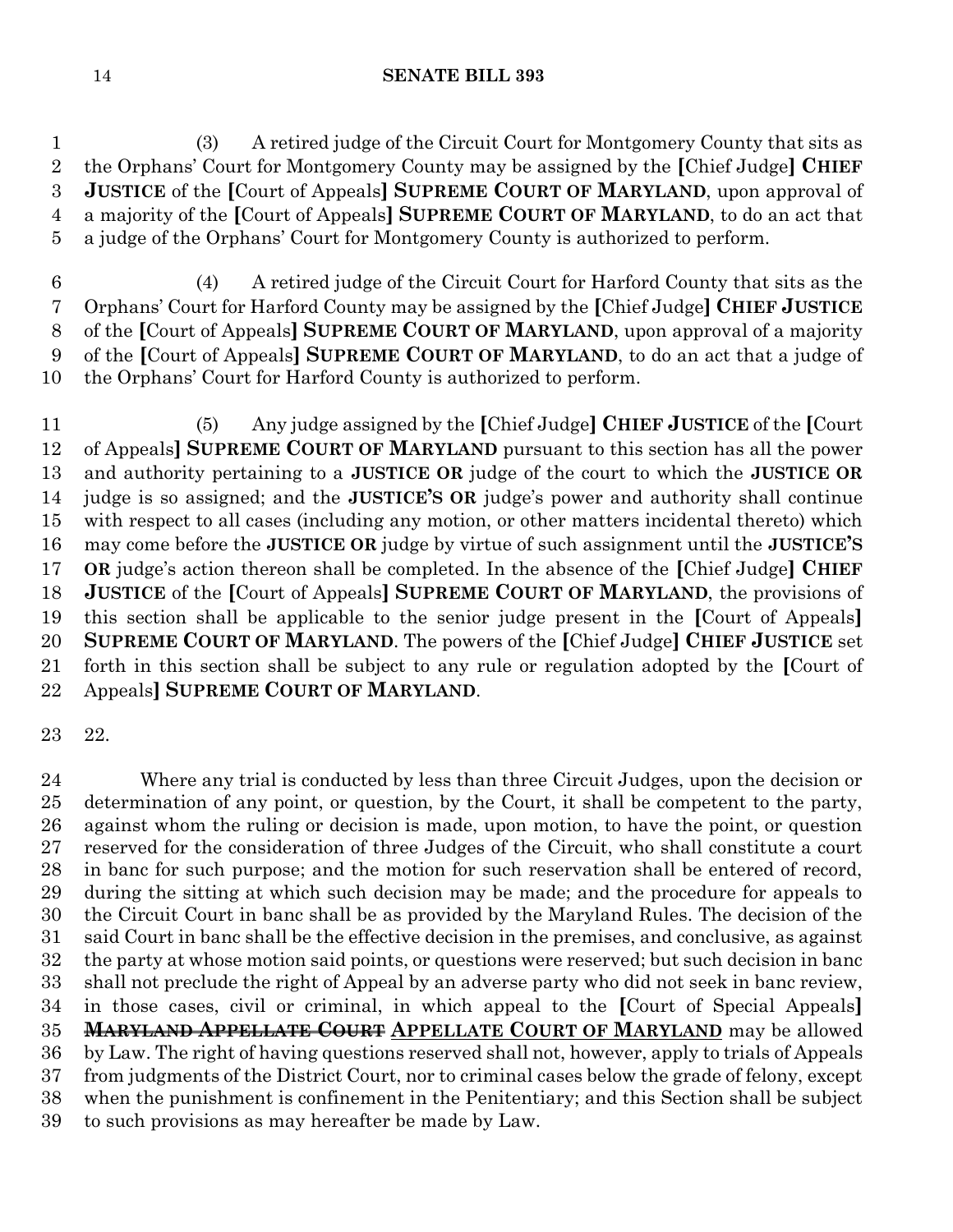41E.

 The **[**Chief Judge**] CHIEF JUSTICE** of the **[**Court of Appeals**] SUPREME COURT OF MARYLAND** shall designate one judge of the District Court as Chief Judge of that Court, to serve as Chief Judge at **[**his**] THE CHIEF JUSTICE OF THE SUPREME COURT OF MARYLAND'S** pleasure. The Chief Judge of the District Court may assign administrative duties to other judges of the District Court and shall perform such other duties in the administration of the District Court as may be prescribed by rule or by law. **Article V – Attorney–General and State's Attorneys** 6. It shall be the duty of the Clerk of the **[**Court of Appeals**] SUPREME COURT OF MARYLAND** and the Clerks of any intermediate courts of appeal, respectively, whenever a case shall be brought into said Courts, in which the State is a party or has interest, immediately to notify the Attorney General thereof. **Article XVII – Quadrennial Elections** 3. All State and county officers elected by qualified voters (except judges of the Circuit Courts, **[**judges of the Supreme Bench of Baltimore City, judges of the Court of Appeals**] JUSTICES OF THE SUPREME COURT OF MARYLAND** and judges of any intermediate courts of appeal) shall hold office for terms of four years, and until their successors shall qualify. SECTION 2. AND BE IT FURTHER ENACTED, That, as provided in this Act: (a) The Supreme Court of Maryland is the successor to the Court of Appeals. 23 (b) The Maryland Appellate Court Appellate Court of Maryland is the successor to the Court of Special Appeals. (c) A Justice of the Supreme Court of Maryland is the successor to a Judge of the Court of Appeals. (d) The Chief Justice of the Supreme Court of Maryland is the successor to the Chief Judge of the Court of Appeals. (e) In every law, executive order, rule, regulation, policy, or document created by an official, an employee, or a unit of this State, the names and titles of those units and officials mean the names and titles of the successor unit or official.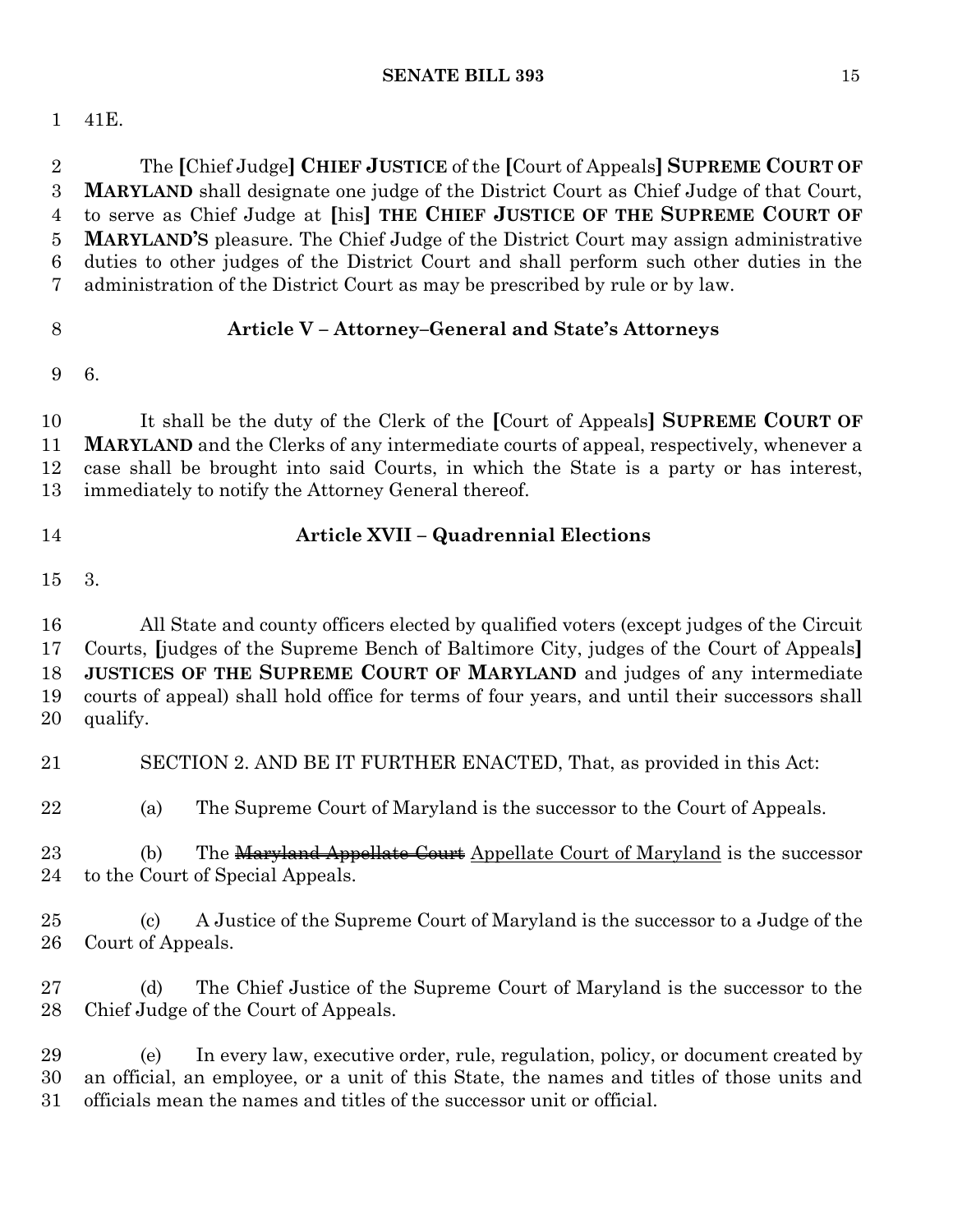SECTION 3. AND BE IT FURTHER ENACTED, That nothing in this Act affects the term of office of an appointed or elected member of any commission, office, department, agency, or other unit. An individual who is a member of a unit on the effective date of this Act shall remain a member for the balance of the term to which appointed or elected unless the member sooner dies, resigns, or is removed under provisions of law.

 SECTION 4. AND BE IT FURTHER ENACTED, That any transaction or employment status affected by or flowing from any change of nomenclature or any statute amended by this Act and validly entered into or existing before the effective date of this Act and every right, duty, or interest flowing from a statute amended by this Act remains valid after the effective date of this Act and may be terminated, completed, consummated, or enforced as required or allowed by any statute amended by this Act as though the amendment had not occurred. If a change in nomenclature involves a change in name or designation of any State unit, the successor unit shall be considered in all respects as having the powers and obligations granted the former unit.

SECTION 5. AND BE IT FURTHER ENACTED, That:

 (1) the continuity of every commission, office, department, agency, or other unit is retained; and

 (2) the personnel, records, files, furniture, fixtures, and other properties and all appropriations, credits, assets, liabilities, and obligations of each retained unit are continued as the personnel, records, files, furniture, fixtures, properties, appropriations, credits, assets, liabilities, and obligations of the unit under the laws enacted by this Act.

 SECTION 6. AND BE IT FURTHER ENACTED, That letterhead, business cards, and other documents reflecting the renaming of the Court of Appeals to be the Supreme 24 Court of Maryland, the renaming of the Court of Special Appeals to be the Maryland 25 Appellate Court Appellate Court of Maryland, the renaming of a Judge of the Court of Appeals to be a Justice of the Supreme Court of Maryland, or the renaming of the Chief Judge of the Court of Appeals to be the Chief Justice of the Supreme Court of Maryland may not be used until all letterhead, business cards, and other documents already in print and reflecting the name of the Court of Appeals, the Court of Special Appeals, a Judge of the Court of Appeals, or the Chief Judge of the Court of Appeals before the effective date of this Act have been used.

 SECTION 7. AND BE IT FURTHER ENACTED, That the publisher of the Annotated Code of Maryland, in consultation with and subject to the approval of the Department of Legislative Services, shall correct, with no further action required by the General Assembly, cross–references and terminology rendered incorrect by this Act. The publisher shall adequately describe any correction that is made in an editor's note following the section affected.

 SECTION 8. AND BE IT FURTHER ENACTED, That the General Assembly determines that the amendment to the Maryland Constitution proposed by Section 1 of this